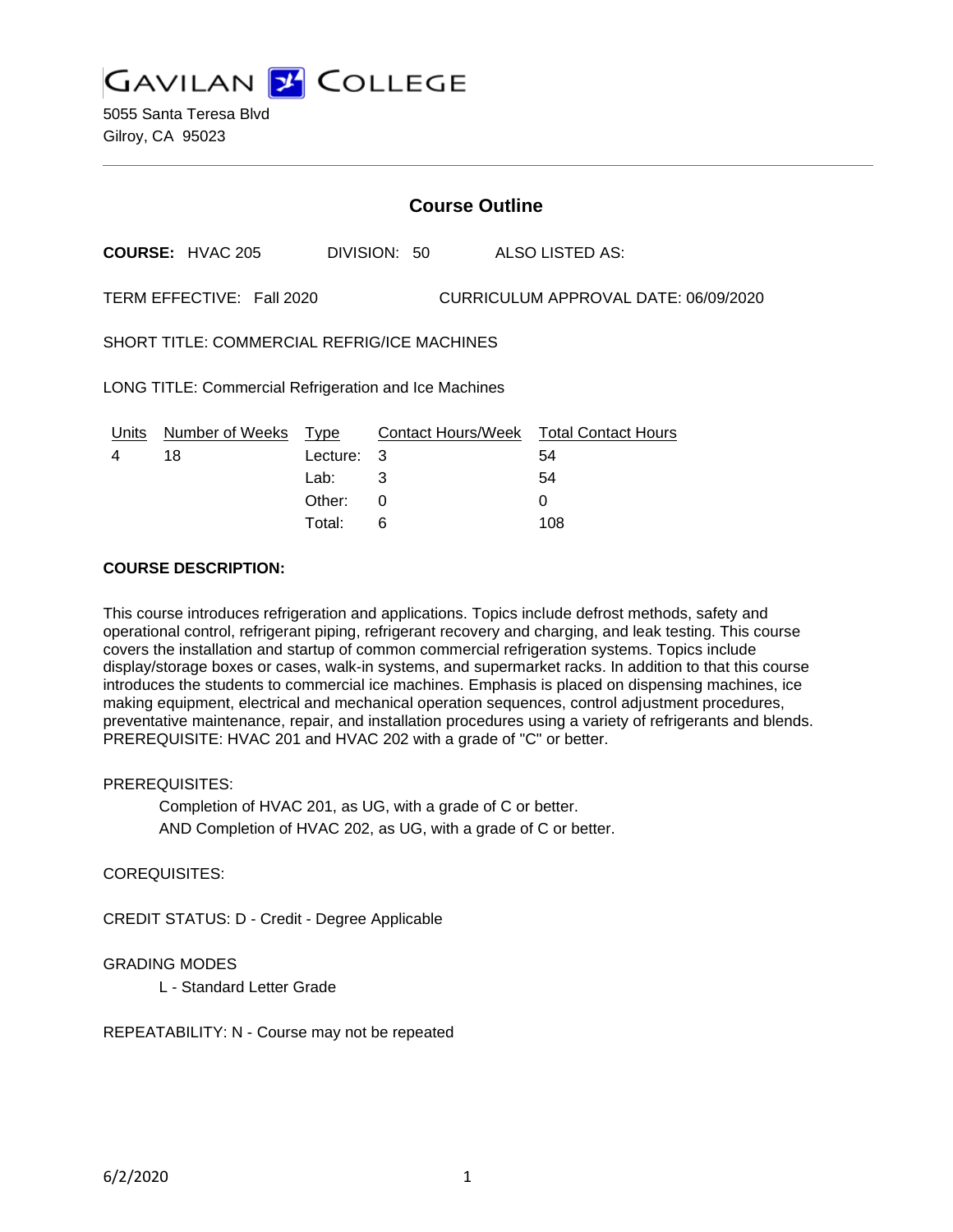SCHEDULE TYPES:

- 02 Lecture and/or discussion
- 03 Lecture/Laboratory
- 04 Laboratory/Studio/Activity
- 04A Laboratory LEH 0.65
- 05 Hybrid
- 71 Dist. Ed Internet Simultaneous
- 72 Dist. Ed Internet Delayed
- 73 Dist. Ed Internet Delayed LAB
- 73A Dist. Ed Internet LAB-LEH 0.65

# **STUDENT LEARNING OUTCOMES:**

1. Evaluate and test walk-in and reach-in coolers. Measure of assessment: demonstration, exam, homework Year assessed, or planned year of assessment: 2019 Semester: Spring

2. Apply practical thermodynamics to maintain efficient operation of commercial refrigeration systems. Measure of assessment: demonstration

Year assessed, or planned year of assessment: 2019 Semester: Spring

3. Apply the knowledge required for the EPA certification test. Measure of assessment: exam, demonstration homework Year assessed, or planned year of assessment: 2019 Semester: Spring

4. Evaluate commercial refrigeration systems including determining energy savings methods. Measure of assessment: demonstration, exam, homework

Year assessed, or planned year of assessment: 2019 Semester: Spring

## **CONTENT, STUDENT PERFORMANCE OBJECTIVES, OUT-OF-CLASS ASSIGNMENTS**

Curriculum Approval Date: 06/09/2020

Lecture Content:

9 Hours

Content: EPA (Environmental Protection Agency) Certification Preparation; Ozone Depletion; Types of Refrigerants and their Effect on the Ozone Layer; Recovery, Recycling and Reclaiming Refrigerants; High and Low Pressure Appliances; Clean Air Act Amendments; EPA Universal Technicians Test

Student Performance Objectives: Discuss EPA regulations as they relate to refrigerants. Describe ozone depletion. Discuss popular refrigerants and their applications. Define the terms recover, recycle, and reclaim. Describe methods of recovering refrigerants, including active and passive methods. Discuss the Clean Air Act Amendments. Describe the skills required to pass the EPA Universal Technicians test. 9 Hours

Content: Different Types of Evaporators, Natural Draft Systems, Forced Draft Systems, Fin Spacing, Defrost Methods, Electric Defrost, OFF Cycle Defrost, Hot Gas Defrost

Student Performance Objectives: Define high-,medium-, and low-temperature refrigeration. Identify different types of evaporators. Describe a parallel-flow, plate-and-fin evaporator. Describe multiple- and single-circuit evaporators. Describe off-cycle defrost.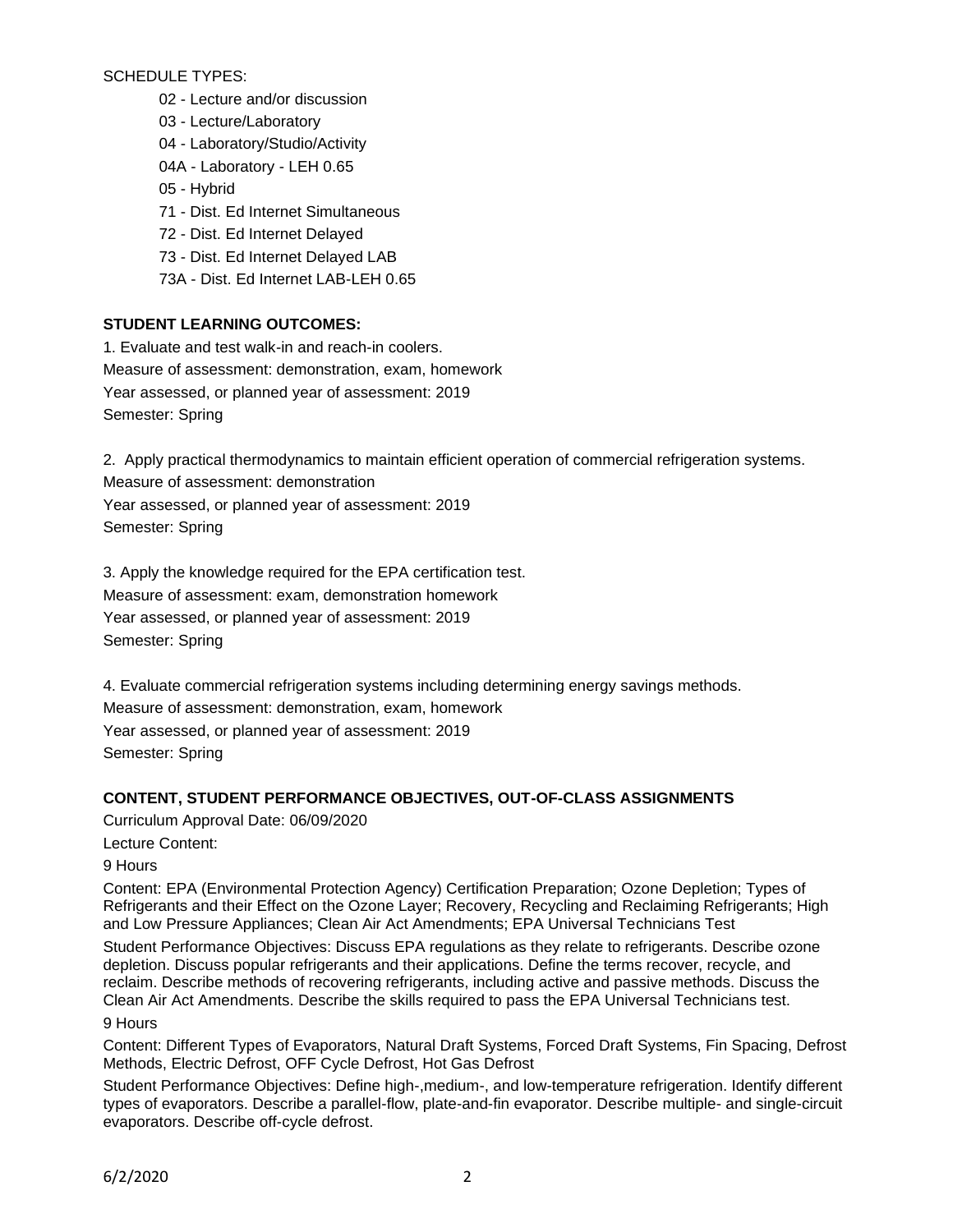## 12 Hours

Content: Evaporator Pressure Regulators, Crankcase Pressure Regulators, Fan Cycle Switches, Low Pressure Switches, High Pressure Switches, Defrost Time Clocks, Solenoid Valves, Electrical Concepts, Accumulators, Receivers, Walk in Boxes, Reach in Cases

Student Performance Objectives: Distinguish between mechanical and electrical controls. Explain how and why mechanical controls function. Describe an automatic pumpdown system. Describe electrical controls that apply to refrigeration. Describe random, planned, hot gas, cool gas, and external heat defrost.

# 12 Hours

Content: Making Flaked Ice, Cuber Operation, Water Reservoirs, Auger Blade Operation, Evaporator Barrels, Freeze Cycle/Harvest Cycle, Sequence of Operation for Cubers, Performance Data Sheets, Bin Controls, Ice Machine Safeties

Student Performance Objectives: Describe the basic refrigeration cycle for ice flake machines. State the purpose of the water fill system and of a bin control in an ice flake machine. Explain the purpose of a flush cycle in an ice flake machine. Describe the purpose of a harvest cycle in an ice machine. State the purpose of microprocessor controls in ice machines. Discuss the importance of water and ice quality in ice making.

#### 9 Hours

Content: Parallel Rack Systems, Secondary Fluid Systems, Supermarket Refrigeration

Student Performance Objectives: Describe a parallel refrigeration system. Describe a secondary-fluid refrigeration system. Explain what is meant by preserving liquid subcooling. Discuss walk-in refrigeration applications.

2 Hours

Final

Lab Content:

9 Hours

Content: EPA (Environmental Protection Agency) Certification Preparation; Types of Refrigerants and their Effect on the Ozone Layer; Equipment used to Recovery, Recycling and Reclaiming Refrigerants; High and Low Pressure Appliances; EPA Universal Technicians Test

Student Performance Objectives: Demonstrate two methods for recovering refrigerant from a system. Demonstrate how to correctly use a modern refrigerant recycling and recovery machine. Practice the skills required to pass the EPA Universal Technicians test.

## 9 Hours

Content: Different Types of Evaporators, Natural Draft Systems, Forced Draft Systems, Fin Spacing, Defrost Methods, Electric Defrost, OFF Cycle Defrost, Hot Gas Defrost

Student Performance Objectives: Determine the boiling temperature in an evaporator. Describe how different types of evaporators function. Evaluate whether a particular evaporator is performing properly.

## 12 Hours

Content: Evaporator Pressure Regulators, Crankcase Pressure Regulators, Fan Cycle Switches, Low Pressure Switches, High Pressure Switches, Defrost Time Clocks, Solenoid Valves, Electrical Concepts, Accumulators, Receivers, Walk in Boxes, Reach in Cases

Student Performance Objectives: Identify a evaporator pressure-regulating valve and a crankcase pressureregulating valve and state their functions. Identify a solenoid valve and state its function. Demonstrate how to adjust a CPR valve in a typical refrigeration system.

## 12 Hours

Content: Making Flaked Ice, Cuber Operation, Water Reservoirs, Auger Blade Operation, Evaporator Barrels, Freeze Cycle/Harvest Cycle, Sequence of Operation for Cubers, Performance Data Sheets, Bin Controls, Ice Machine Safeties

Student Performance Objectives: Discuss and demonstrate basic troubleshooting for ice flake machines. Read and interpret ice production and performance charts for ice machines. Explain the sequence of operation of an ice machine. Explain what is meant by input/output troubleshooting for microprocessors. Discuss the difference between cleaning and sanitizing an ice machine and demonstrate those processes. Perform service on a commercial ice cube machine.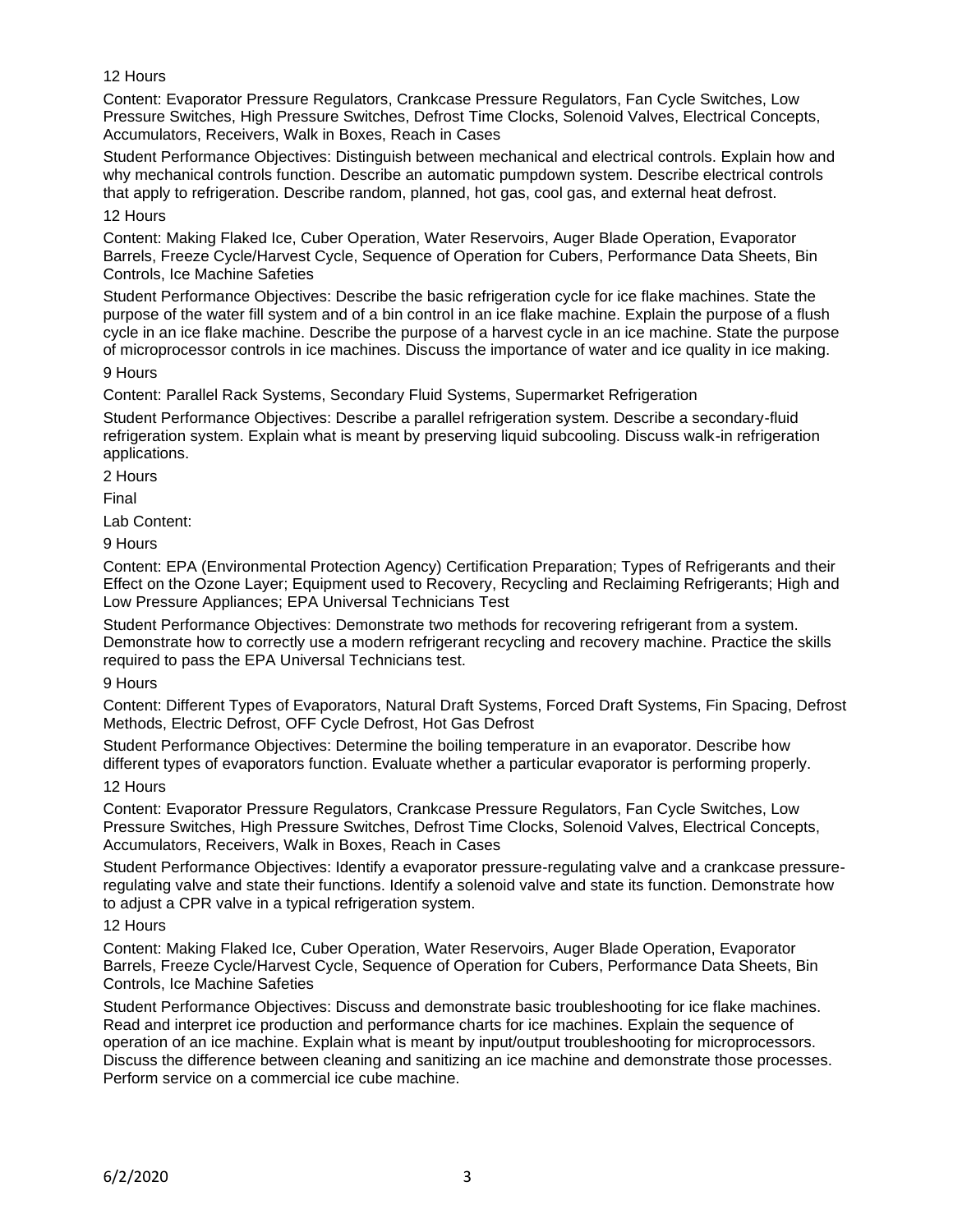9 Hours

Content: Parallel Rack Systems, Secondary Fluid Systems, Supermarket Refrigeration

Student Performance Objectives: Determine the application and the approximate temperature range of a refrigeration system by its features. Perform troubleshooting on various display equipment systems.

2 Hours

Final

# **METHODS OF INSTRUCTION:**

Lecture, discussion, multi-media presentation, demonstration, guided practice.

# **OUT OF CLASS ASSIGNMENTS:**

Required Outside Hours: 18

Assignment Description: Read corresponding information in Unit 9 of textbook as well as the EPA Handout. Complete Review Questions at end of Unit. Study for quizzes/examinations. Homework: Complete Workbook Exercises related to unit topics.

Required Outside Hours: 18

Assignment Description: Read corresponding information in Unit 21 of textbook. Complete Review Questions at end of Unit. Study for quizzes/examinations. Homework: Perform various troubleshooting exercises related to evaporator evaluation. Complete Workbook Exercises related to unit topics.

#### Required Outside Hours: 24

Assignment Description: Read corresponding information in Unit 25 of textbook. Complete Review Questions at end of Unit. Study for quizzes/examinations. Homework: Complete Workbook Exercises related to unit topics.

Required Outside Hours: 24

Assignment Description: Read corresponding information in Unit 27 of textbook. Complete Review Questions at end of Unit. Study for quizzes/examinations. Homework: Perform various troubleshooting exercises related to commercial ice machines. Complete Workbook Exercises related to unit topics.

Required Outside Hours: 18

Assignment Description: Read corresponding information in Unit 26 of textbook. Complete Review Questions at end of Unit. Study for quizzes/examinations. Homework: Complete Workbook Exercises related to unit topics.

## **METHODS OF EVALUATION:**

Writing assignments Percent of total grade: 20.00 % Homework, Lab Reports Problem-solving assignments Percent of total grade: 20.00 % Lab Projects Skill demonstrations Percent of total grade: 20.00 % Lab Projects/Troubleshooting Objective examinations Percent of total grade: 40.00 %